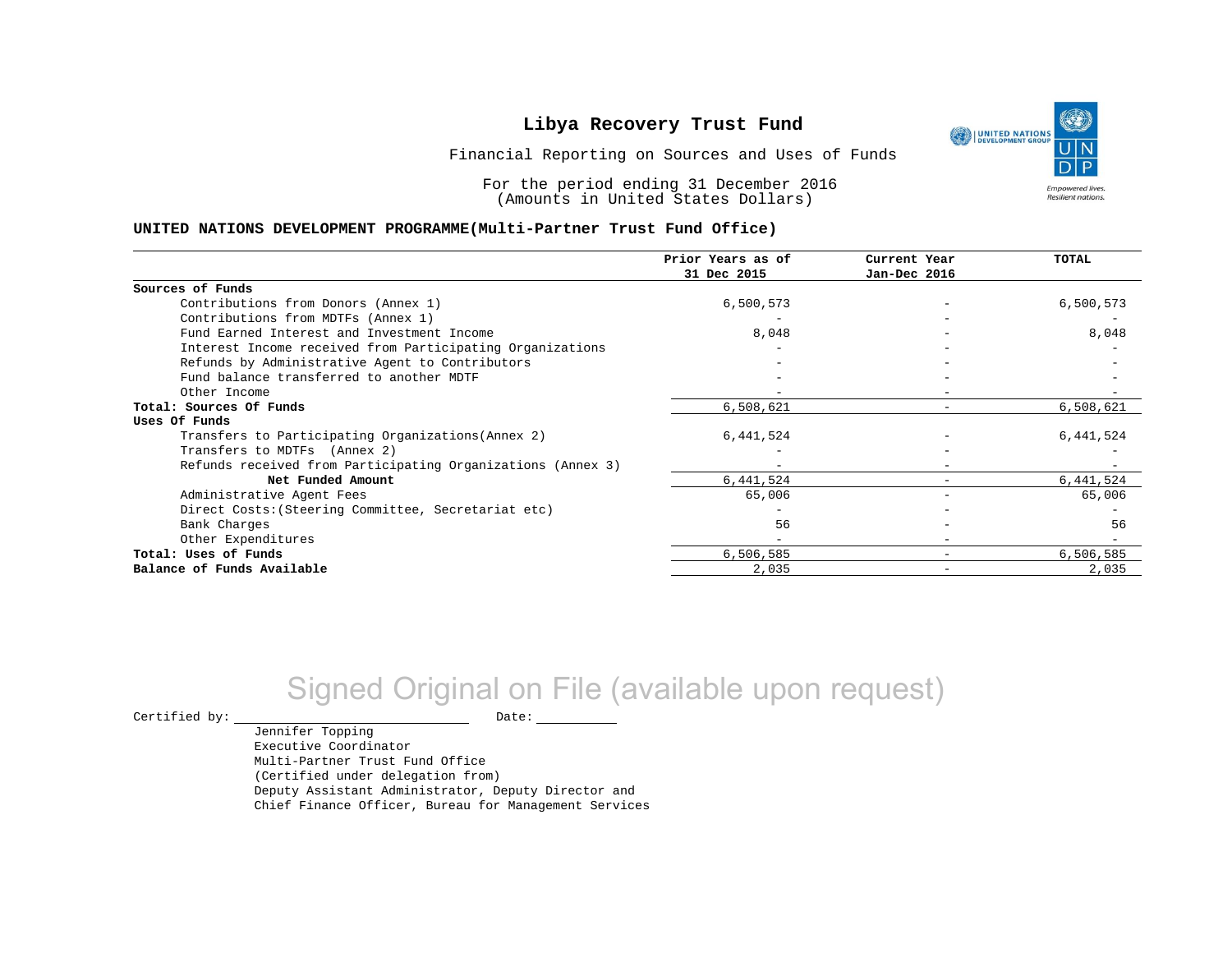

Financial Reporting on Sources and Uses of Funds

For the period ending 31 December 2016 (Amounts in United States Dollars)

#### **UNITED NATIONS DEVELOPMENT PROGRAMME(Multi-Partner Trust Fund Office)**

**Annex - 1: Contributions**

|                                | Prior Years as of | Current Year             | TOTAL     |
|--------------------------------|-------------------|--------------------------|-----------|
|                                | 31 Dec 2015       | Jan-Dec 2016             |           |
| From Contributors              |                   |                          |           |
| Australian Agency for Int'l De | 1,001,700         | $\qquad \qquad -$        | 1,001,700 |
| GOVERNMENT OF DENMARK          | 264,494           | $\qquad \qquad -$        | 264,494   |
| GOVERNMENT OF NETHERLANDS      | 500,000           | $\overline{\phantom{m}}$ | 500,000   |
| GOVERNMENT OF UNITED KINGDOM   | 4,205,670         | $\overline{\phantom{0}}$ | 4,205,670 |
| SWISS AGY FOR DEVELOPMENT & CO | 528,709           |                          | 528,709   |
| Total: Contributions           | 6,500,573         | $-$                      | 6,500,573 |

## Signed Original on File (available upon request)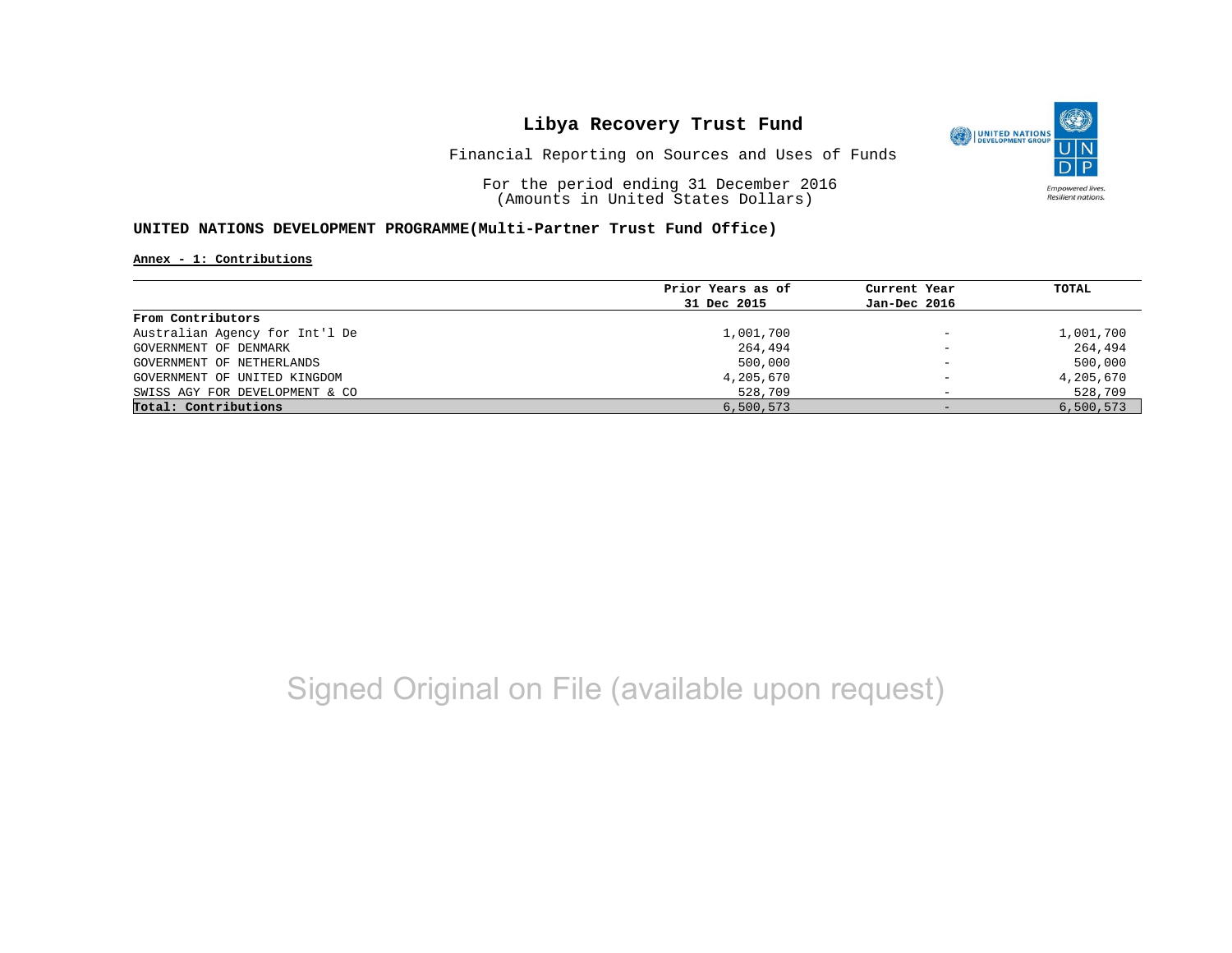

Financial Reporting on Sources and Uses of Funds

For the period ending 31 December 2016 (Amounts in United States Dollars)

#### **UNITED NATIONS DEVELOPMENT PROGRAMME(Multi-Partner Trust Fund Office)**

**Annex - 2: Transfers**

|                                | Prior Years as of | Current Year             | TOTAL     |
|--------------------------------|-------------------|--------------------------|-----------|
|                                | 31 Dec 2015       | Jan-Dec 2016             |           |
| To Participating Organizations |                   |                          |           |
| UNDP                           | 6,441,524         | $\overline{\phantom{0}}$ | 6,441,524 |
|                                |                   |                          |           |
| Total Transfers                | 6,441,524         | $-$                      | 6,441,524 |
|                                |                   |                          |           |

## Signed Original on File (available upon request)